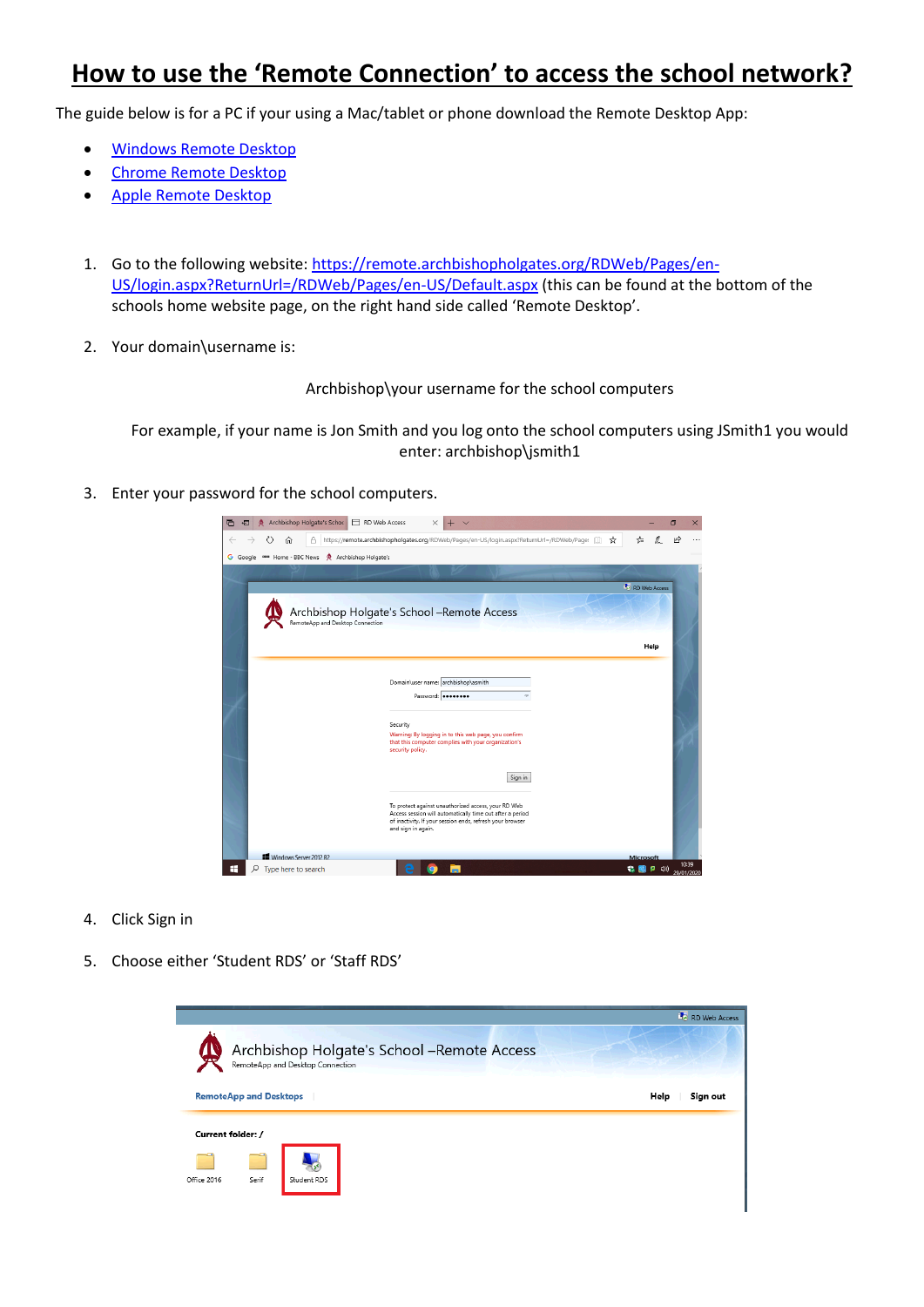6. It might show the following message. If it does choose 'Open'

|                   | <b>RemoteApp and Desktops</b> |      |          |           |  | Help | Sign out |
|-------------------|-------------------------------|------|----------|-----------|--|------|----------|
| Current folder: / |                               |      |          |           |  |      |          |
|                   |                               |      |          |           |  |      |          |
| Office 2016       | Serif                         | Sims | Software | Staff RDS |  |      |          |
|                   |                               |      |          |           |  |      |          |
|                   |                               |      |          |           |  |      |          |
|                   |                               |      |          |           |  |      |          |
|                   |                               |      |          |           |  |      |          |
|                   |                               |      |          |           |  |      |          |

- 7. It might ask you for your username and password again. Use exactly what you use to log onto the school network. It is likely to ask you to do this twice.
- 8. Another window will come up click Connect

| Remote Desktop Connection<br>×                                                                                                                             |                  |                                     |  |  |
|------------------------------------------------------------------------------------------------------------------------------------------------------------|------------------|-------------------------------------|--|--|
| The publisher of this remote connection can't be identified. Do you want to connect<br>anyway?                                                             |                  |                                     |  |  |
| This remote connection could harm your local or remote computer. Do not connect unless you know<br>where this connection came from or have used it before. |                  |                                     |  |  |
|                                                                                                                                                            | Publisher:       | Unknown publisher                   |  |  |
|                                                                                                                                                            | Type:            | Remote Desktop Connection           |  |  |
|                                                                                                                                                            | Remote computer: | AHS-RDS-FARM ARCHBISHOPHOLGATES ORG |  |  |
|                                                                                                                                                            | Gateway server:  | remote.archbishopholgates.org       |  |  |
| Don't ask me again for connections to this computer                                                                                                        |                  |                                     |  |  |
| Show Details<br>Connect                                                                                                                                    |                  |                                     |  |  |

9. A new box will come up put in your network password. It will need to be :

archbishop\your network username again

| Windows Security<br>×                                                                 |        |  |  |  |
|---------------------------------------------------------------------------------------|--------|--|--|--|
| Enter your credentials                                                                |        |  |  |  |
| These credentials will be used to connect to AHS-RDS-<br>FARM.ARCHBISHOPHOLGATES.ORG. |        |  |  |  |
| archbishop\asmith                                                                     |        |  |  |  |
| ⋒                                                                                     |        |  |  |  |
| Remember me                                                                           |        |  |  |  |
| More choices                                                                          |        |  |  |  |
| ОК                                                                                    | Cancel |  |  |  |
|                                                                                       |        |  |  |  |